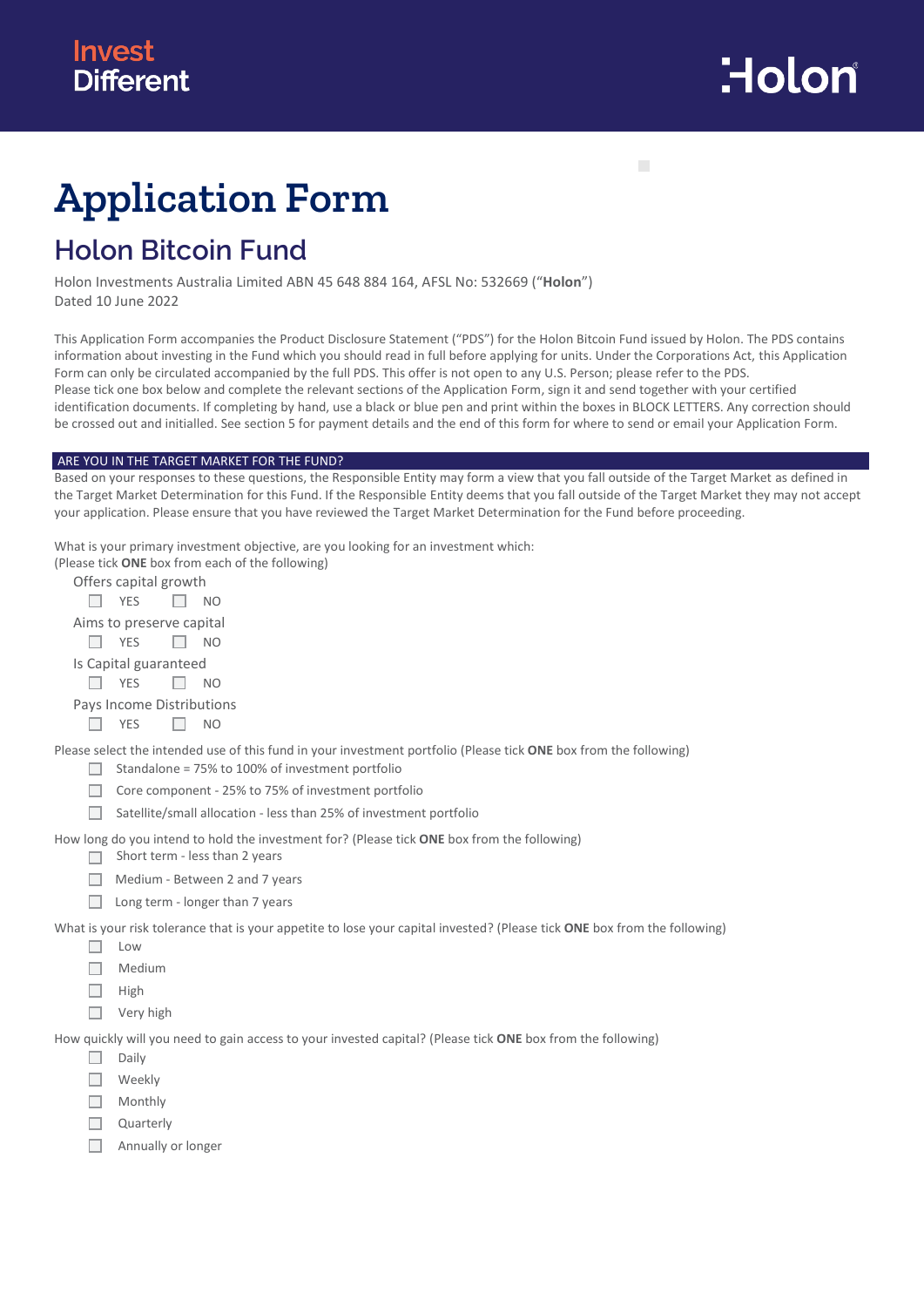| <b>INVESTOR TYPE</b>                           | <b>COMPLETE SECTIONS</b> | <b>PAGES</b>     |
|------------------------------------------------|--------------------------|------------------|
| Individual/Joint Investors/Sole Trader         | Sections 1, 5 - 10*      | ii, ix-xix       |
| Company                                        | Sections 2, 5 - 10*      | ii-v. ix-xix     |
| Trust/Superannuation Fund - Individual Trustee | Sections 3 - 10*         | vi-viii, ix-xix  |
| Trust/Superannuation Fund - Corporate Trustee  | Sections 2, 3, 5 - 10*   | iii-viii, ix-xix |

If none of the above categories are applicable (e.g. associations or partnerships), please contact us for assistance on

telephone on 1300 737 760 or by email at **[holon@boardroomlimited.com.au.](mailto:holon@boardroomlimited.com.au)** 

**If investing with an authorised representative, agent or financial adviser:** Please ensure that they and you complete section 6 or 8 as applies. **If you have a financial adviser:** You do not need to provide copies of your certified identification forms with your Application Form if this information has been provided to your financial adviser and they have retained copies and elected to make them available on request in section 6**.**

\*Section 10 is the Tax Status Declaration (including the Foreign Account Tax Compliance Act (FATCA) and Common

Reporting Standard (CRS) - Self Certification) which information we are required to collect; please complete the relevant tax section:

- 1. Individuals Tax Status
- 2. Entities Foreign Tax Status

#### CERTIFYING A COPY OF AN ORIGINAL DOCUMENT

All documents must be provided in a certified copy format – in other words, a copy of the document that has been certified by an eligible certifier. A 'certified extract' means an extract that has been certified as a true copy of some of the information contained in a complete original document by one of the persons described below.

#### **People who can certify documents or extracts are:**

- 1. A lawyer, being a person who is enrolled on the roll of the Supreme Court of a State or Territory, or the High Court of Australia, as a legal practitioner (however described) or a Justice of the Peace.
- 2. A magistrate, a chief executive officer of a Commonwealth court or a judge, registrar or deputy registrar of a court.
- 3. A notary public (for the purposes of the Statutory Declaration Regulations1993).
- 4. An agent of the Australian Postal Corporation (APC) who is in charge of, or a permanent employee of theAPC with 2 or more years of continuous service who is employed in an office supplying postal services to the public.
- 5. Apolice officer or anAustralian consular officer or anAustralian diplomatic officer (under the Consular FeesAct 1955).
- 6. An officer with 2 or more continuous years of service with one or more financial institutions (under the Statutory Declaration Regulations 1993) or a finance company officer with 2 or more continuous years of service with one or more financial companies (under the Statutory Declaration Regulations 1993).
- 7. An officer with, or authorised representative of, a holder of anAustralian Financial Services Licence, having 2 or more continuous years of service with one or more licensees.
- 8. A member of the Institute of Chartered Accountants in Australia, CPA Australia or the National Institute of Accountants with 2 or more years of continuous membership

#### 1. INDIVIDUAL/JOINT INVESTORS/SOLE TRADER - DETAILS

Complete this section if the Investor is investing in their own names, including as a sole trader.

# **INVESTOR 1**

| Title                              | Date of Birth                         |
|------------------------------------|---------------------------------------|
|                                    |                                       |
| <b>Given Names</b>                 | Surname                               |
|                                    |                                       |
| Tax File Number or Exemption Code  | Country of Residence for Tax Purposes |
|                                    |                                       |
| Occupation                         |                                       |
|                                    |                                       |
| Residential Address (not a PO Box) |                                       |
|                                    |                                       |
| Suburb<br>State                    | Postcode<br>Country                   |
|                                    |                                       |
| Mobile Number                      | Telephone                             |
|                                    |                                       |
| Email                              |                                       |
|                                    |                                       |

*Investors are encouraged to provide their email address so that they can receive a copy of the relevant reports. Reports will only be sent by email.*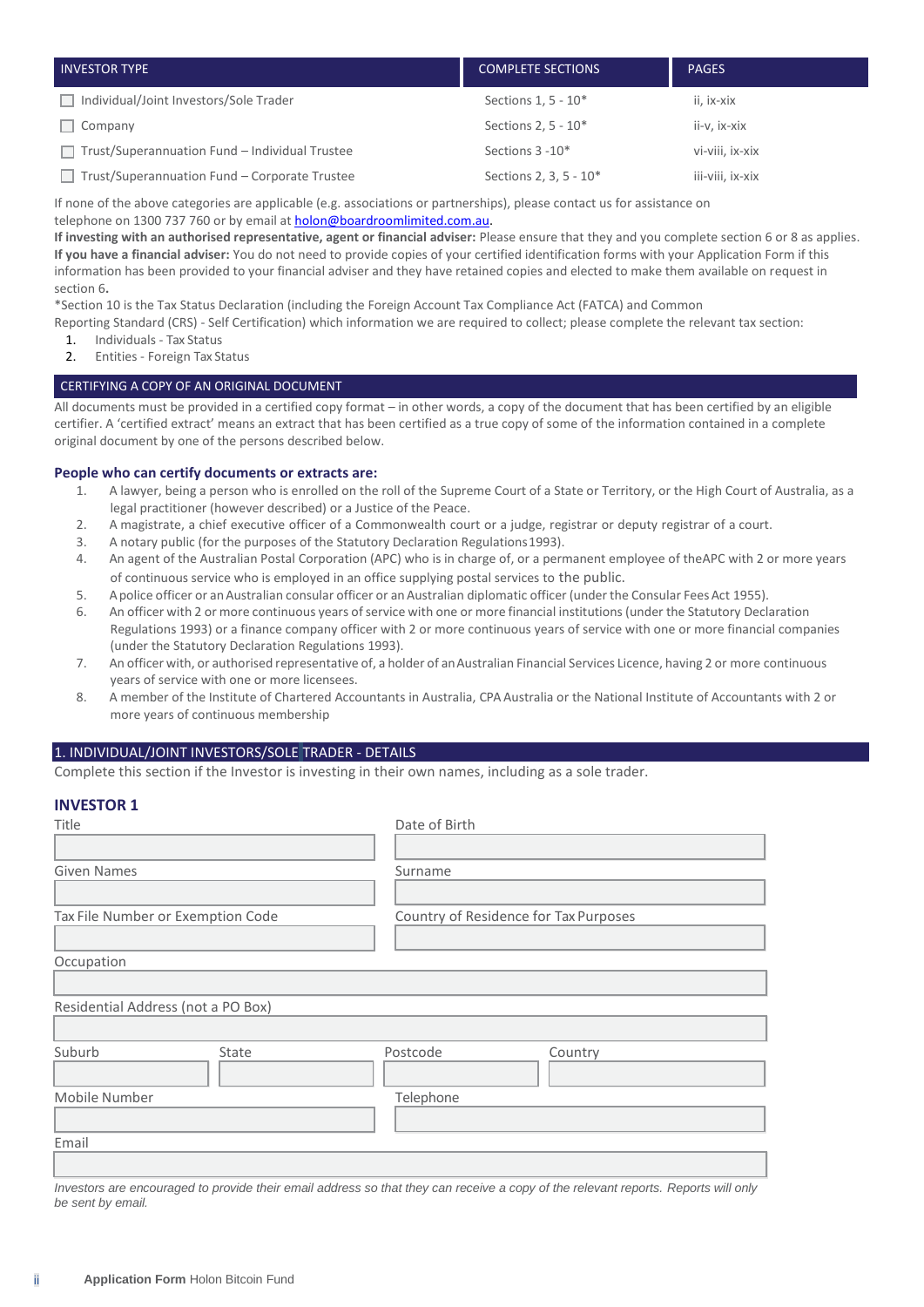# **INVESTOR 2 (only applicable for Joint Investors)**

| Title                                                                                               | Date of Birth                         |
|-----------------------------------------------------------------------------------------------------|---------------------------------------|
|                                                                                                     |                                       |
| <b>Given Names</b>                                                                                  | Surname                               |
|                                                                                                     |                                       |
| Tax File Number or Exemption Code                                                                   | Country of Residence for Tax Purposes |
|                                                                                                     |                                       |
| Occupation                                                                                          |                                       |
|                                                                                                     |                                       |
| Residential Address (not a PO Box)                                                                  |                                       |
|                                                                                                     |                                       |
| Suburb<br>State                                                                                     | Postcode<br>Country                   |
|                                                                                                     |                                       |
| Mobile Number                                                                                       | Telephone                             |
|                                                                                                     |                                       |
| If there are more than two individuals, please provide details and attach to this Application Form. |                                       |
| SIGNING AUTHORITY (for applications with two or more individuals) Any one investor to sign; or      |                                       |
| All investors to sign                                                                               |                                       |
| If no selection is made, all investors will be required to sign.<br>□                               |                                       |
| <b>ADDITIONAL INFORMATION FOR SOLE TRADER (only if applying as a Sole Trader)</b>                   |                                       |
| Full Business Name (if any)                                                                         |                                       |
|                                                                                                     |                                       |
| Australian Business Number (if obtained)                                                            |                                       |
|                                                                                                     |                                       |

Address of Principal Place of Business (not a PO Box). If residential address, mark 'As Above'.

Suburb State Postcode Country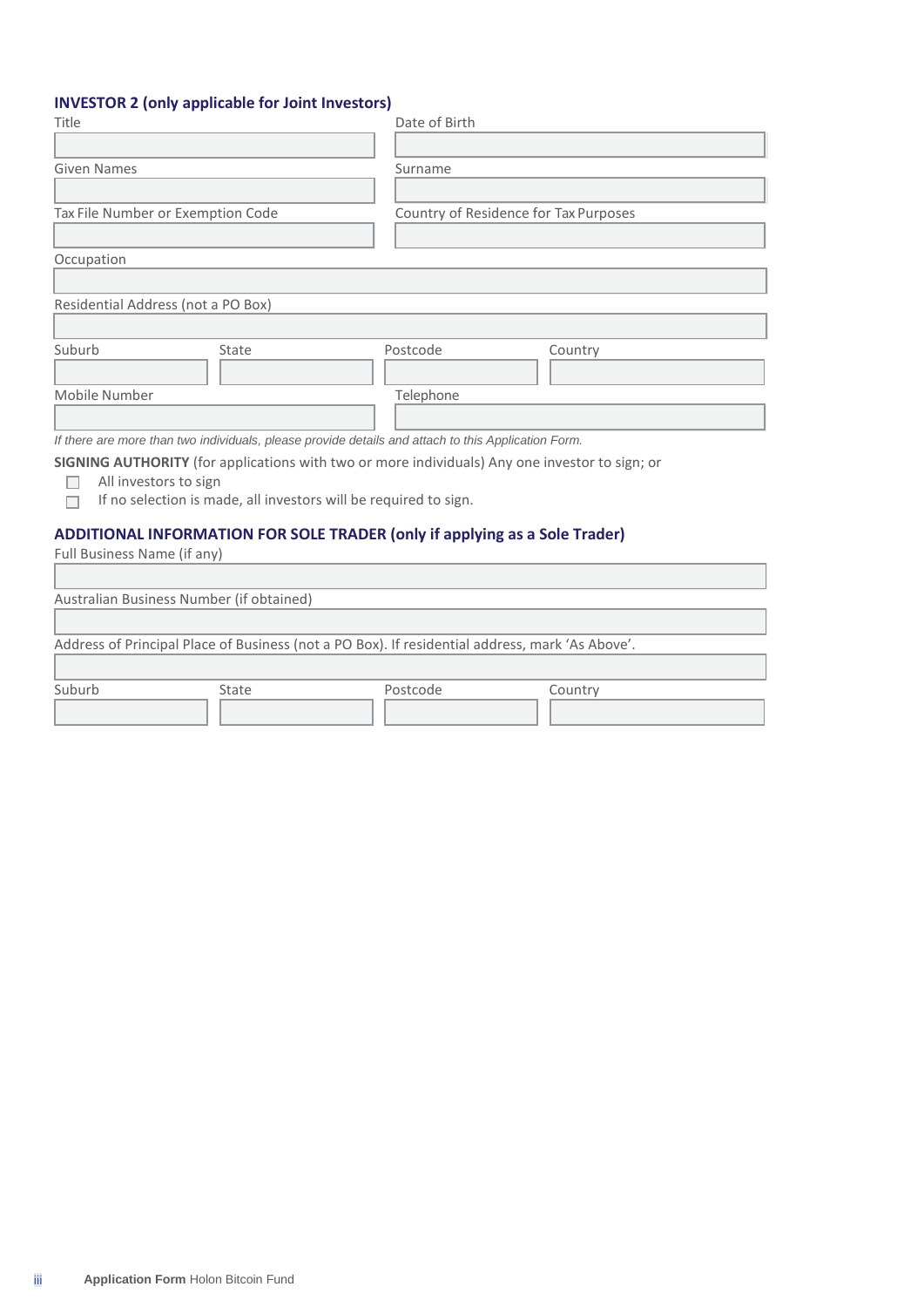# 2. COMPANY (INCLUDING CORPORATE TRUSTEE) – DETAILS

Complete this section if the Investor is investing for, or on behalf of, a company (including as the corporate trustee for a trust/superannuation fund).

| <b>Full Company Name</b>                                                                              |                                      |
|-------------------------------------------------------------------------------------------------------|--------------------------------------|
|                                                                                                       |                                      |
| Country of Formation, Incorporation or Registration                                                   | Country of Residence for Tax         |
|                                                                                                       |                                      |
| Tax File Number or Exemption (Australian residents)                                                   | ACN/ABN (if registered in Australia) |
|                                                                                                       |                                      |
| Principal business activity                                                                           |                                      |
|                                                                                                       |                                      |
| Name of Regulator (if licensed by an Australian Commonwealth, State or Territory statutory regulator) |                                      |
|                                                                                                       |                                      |

# **DETAILS OF TWO DIRECTORS**

| Director 1 - Full Name |                                                                           | Date of Birth                                                                    |                                                                                                       |  |
|------------------------|---------------------------------------------------------------------------|----------------------------------------------------------------------------------|-------------------------------------------------------------------------------------------------------|--|
|                        | Director 2 - Full Name (if not a Sole Director Company)                   | Date of Birth                                                                    |                                                                                                       |  |
|                        |                                                                           |                                                                                  |                                                                                                       |  |
|                        | Registered Business Address in Australia or in Country of Formation       |                                                                                  |                                                                                                       |  |
| Suburb                 | State                                                                     | Postcode                                                                         | Country                                                                                               |  |
|                        | Principal Place of Business (not a PO Box address)                        |                                                                                  |                                                                                                       |  |
| Suburb                 | State                                                                     | Postcode                                                                         | Country                                                                                               |  |
|                        |                                                                           |                                                                                  |                                                                                                       |  |
| П                      | Private/Proprietary Company<br>Name of Relevant Foreign Registration Body | <b>Public Company</b><br>П                                                       | Other - please specify<br>$\Box$<br>Foreign Company Identification Number                             |  |
| Is the Company listed? | □ No □ Yes - Name of Market/Stock Exchange                                |                                                                                  |                                                                                                       |  |
|                        |                                                                           | foreign registration body, please list the name of each director of the company. | If the company is registered as a proprietary company by ASIC or is a private company registered by a |  |
| Director 1 - Full Name |                                                                           |                                                                                  | Director 4 - Full Name                                                                                |  |
| Director 2 - Full Name |                                                                           |                                                                                  | Director 5 - Full Name                                                                                |  |
| Director 3 - Full Name |                                                                           |                                                                                  | Director 6 - Full Name                                                                                |  |
|                        |                                                                           |                                                                                  |                                                                                                       |  |

*If there are more than six directors, please provide full names separately and attach to this Application.*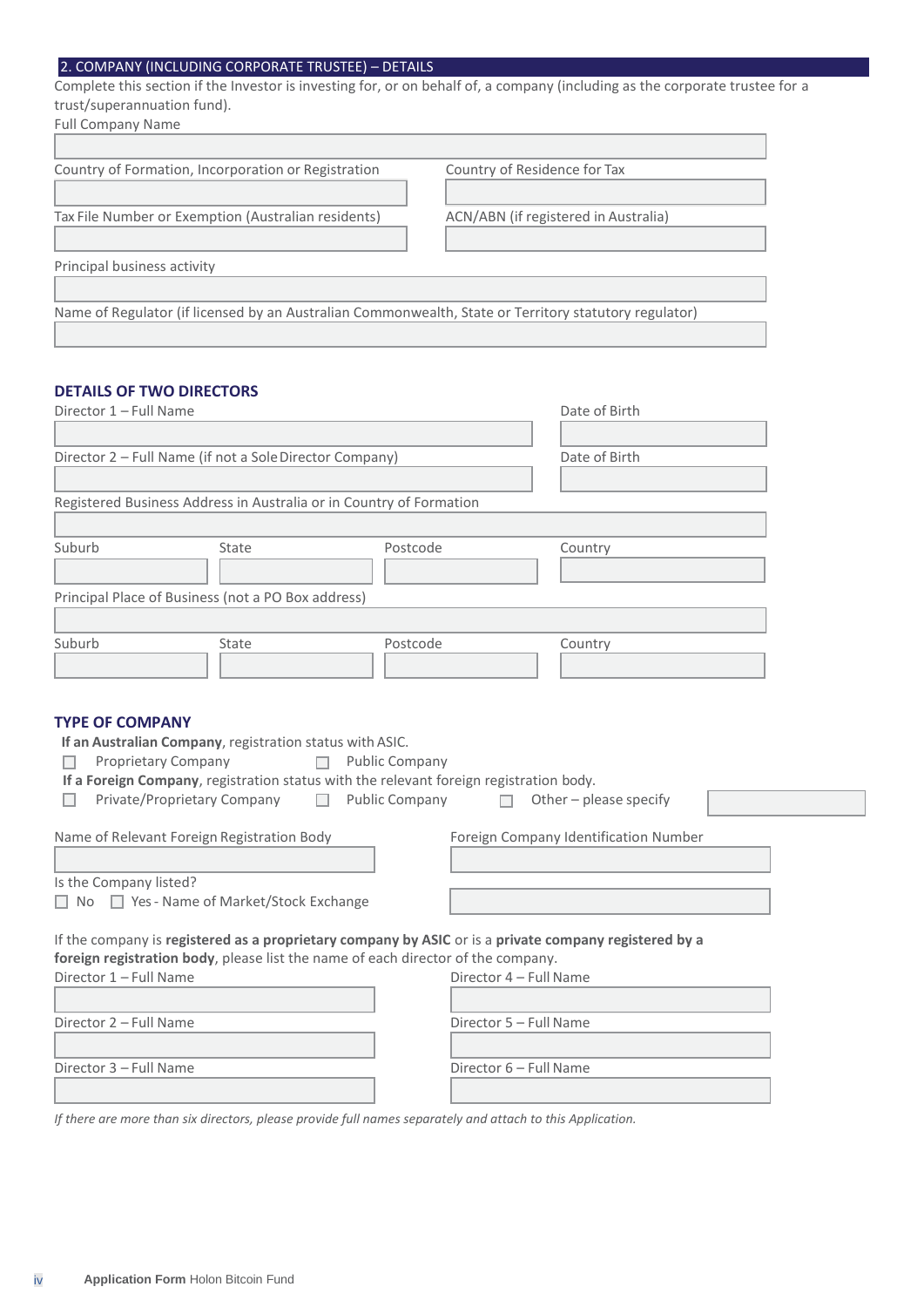If the company is an Australian proprietary or an unregulated foreign company, please provide details for each Beneficial Owner having more than 25 per cent of the company's issued share capital.

# **BENEFICIAL OWNER 1**

| <b>Given Names</b>                 |       | Surname    |         |
|------------------------------------|-------|------------|---------|
|                                    |       |            |         |
| Date of Birth                      |       | Occupation |         |
|                                    |       |            |         |
| Residential Address (not a PO Box) |       |            |         |
|                                    |       |            |         |
| Suburb                             | State | Postcode   | Country |
|                                    |       |            |         |
|                                    |       |            |         |
| <b>BENEFICIAL OWNER 2</b>          |       |            |         |
| <b>Given Names</b>                 |       | Surname    |         |
|                                    |       |            |         |
| Date of Birth                      |       | Occupation |         |
|                                    |       |            |         |
| Residential Address (not a PO Box) |       |            |         |
|                                    |       |            |         |
|                                    |       |            |         |
| Suburb                             | State | Postcode   | Country |
|                                    |       |            |         |
|                                    |       |            |         |
| <b>BENEFICIAL OWNER 3</b>          |       |            |         |
| <b>Given Names</b>                 |       | Surname    |         |
|                                    |       |            |         |
| Date of Birth                      |       | Occupation |         |
|                                    |       |            |         |
| Residential Address (not a PO Box) |       |            |         |
|                                    |       |            |         |
| Suburb                             | State | Postcode   | Country |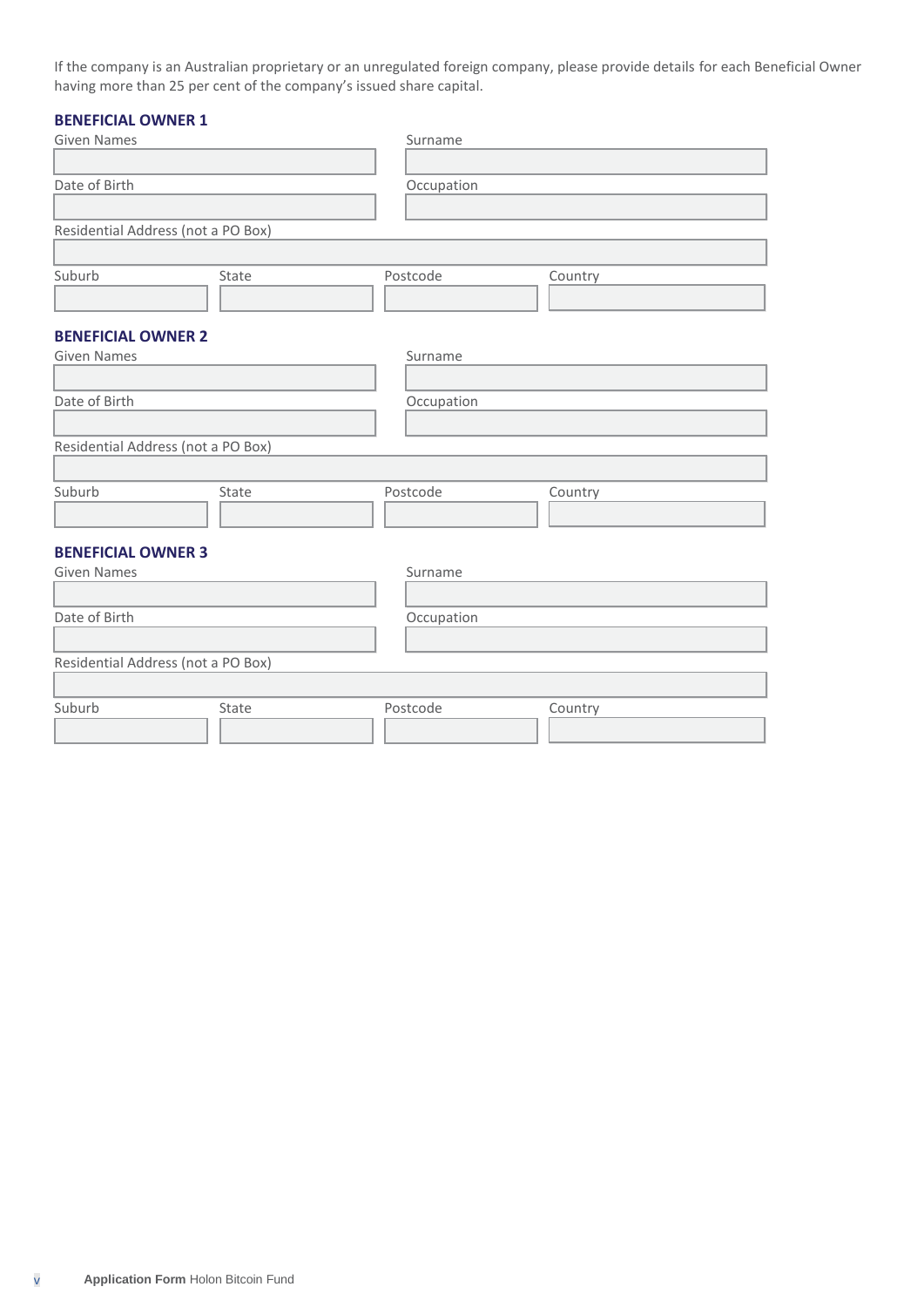# **INDIVIDUALS CONTROLLING THE COMPANY**

If there are no individuals who meet the above requirements as beneficial owners, provide the names of the individuals who directly or indirectly control\* the company.

*\* Control includes exercising control through the capacity to determine decisions about financial or operating policies; or by means of trusts, agreements, arrangements, understanding & practices; voting rights of 25% or more; or power of veto. If no person can be identified as this, then the most senior managing official/s of the company (such as the managing director or directors who are authorised to sign on the company's behalf) should complete the below information.*

### **OTHER BENEFICIAL OWNER 1**

| <b>Given Names</b>                 |            | Surname   |                                  |
|------------------------------------|------------|-----------|----------------------------------|
|                                    |            |           |                                  |
| Date of Birth<br>Occupation        |            |           | Role (such as Managing Director) |
|                                    |            |           |                                  |
| Residential Address (not a PO Box) |            |           |                                  |
|                                    |            |           |                                  |
| Suburb                             | State      | Postcode  | Country                          |
|                                    |            |           |                                  |
| <b>OTHER BENEFICIAL OWNER 2</b>    |            |           |                                  |
| <b>Given Names</b>                 |            | Surname   |                                  |
|                                    |            |           |                                  |
| Date of Birth                      | Occupation |           | Role (such as Managing Director) |
|                                    |            |           |                                  |
| Residential Address (not a PO Box) |            |           |                                  |
|                                    |            |           |                                  |
| Suburb                             | State      | Postcode  | Country                          |
|                                    |            |           |                                  |
| <b>OTHER BENEFICIAL OWNER 3</b>    |            |           |                                  |
| <b>Given Names</b>                 |            | Surname   |                                  |
|                                    |            |           |                                  |
| Date of Birth                      | Occupation |           | Role (such as Managing Director) |
|                                    |            |           |                                  |
| Residential Address (not a PO Box) |            |           |                                  |
|                                    |            |           |                                  |
| Suburb                             | State      | Postcode  | Country                          |
|                                    |            |           |                                  |
| <b>CONTACT PERSON DETAILS</b>      |            |           |                                  |
| <b>Given Names</b>                 |            | Surname   |                                  |
|                                    |            |           |                                  |
| Residential Address (not a PO Box) |            |           |                                  |
|                                    |            |           |                                  |
| Suburb                             | State      | Postcode  | Country                          |
|                                    |            |           |                                  |
| Mobile Number                      |            | Telephone |                                  |
|                                    |            |           |                                  |
| Email                              |            |           |                                  |
|                                    |            |           |                                  |
|                                    |            |           |                                  |

*Investors are encouraged to provide their email address so that they can receive a copy of the relevant reports. Reports will only be sent by email.*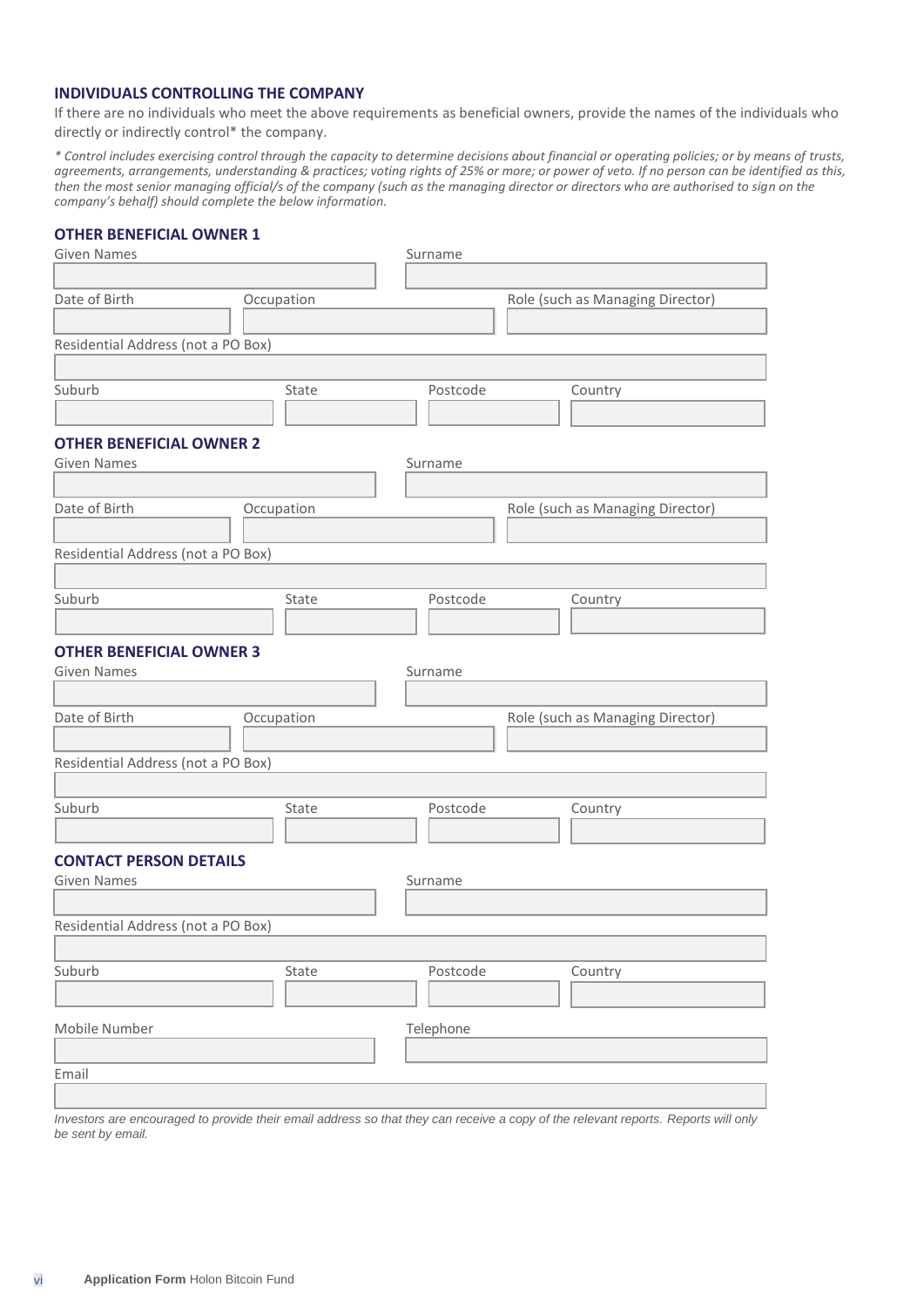# 3. TRUST/SUPERANNUATION FUND – DETAILS

| Complete this section if the Investor is investing for, or on behalf of, a Trust/Superannuation Fund.            |                                       |
|------------------------------------------------------------------------------------------------------------------|---------------------------------------|
| Full Name of Trust/Superannuation Fund                                                                           |                                       |
|                                                                                                                  |                                       |
| Country of Establishment                                                                                         | Country of Residence for Tax Purposes |
|                                                                                                                  |                                       |
| Tax File Number or Exemption Code                                                                                | Australian Business Number (if any)   |
|                                                                                                                  |                                       |
| Full name of settlor(s) (being the person(s) who settles the initial sum or assets to the Trust - applies to     |                                       |
| Unregulated Trusts only.                                                                                         |                                       |
|                                                                                                                  |                                       |
|                                                                                                                  |                                       |
| <b>TYPE OF TRUST</b>                                                                                             |                                       |
| (Please tick ONE box from the following list to indicate the type of Trust and provide the information below)    |                                       |
| Type A: $\Box$ Regulated Trust (e.g. if the entity is a self-managed superannuation fund please provide its ABN) |                                       |
| Name of Regulator (e.g. ASIC, APRA, ATO)                                                                         | Registration/ABN/Licensing details    |
|                                                                                                                  |                                       |
| Type B: Foreign Superannuation Fund                                                                              |                                       |
| Name of Regulator                                                                                                | Registration/Licensing details        |
|                                                                                                                  |                                       |
| <b>Unregulated Trust</b><br>Type C: $\Box$                                                                       |                                       |
| Trust Description (e.g. family, unit, charitable, discretionary)                                                 |                                       |

Describe class of beneficiaries below (e.g. unit holders, family members, charitable purposes)

BENEFICIARIES

Provide the full names of all company and individual beneficiaries

Beneficiary 1 – Full Name **Beneficiary 4 – Full Name** 

Beneficiary 2 – Full Name Beneficiary 5 – Full Name

Beneficiary 3 – Full Name **Beneficiary 6 – Full Name** 

*If there are more than six beneficiaries, please provide their full names on a separate page and attach to this Application Form.*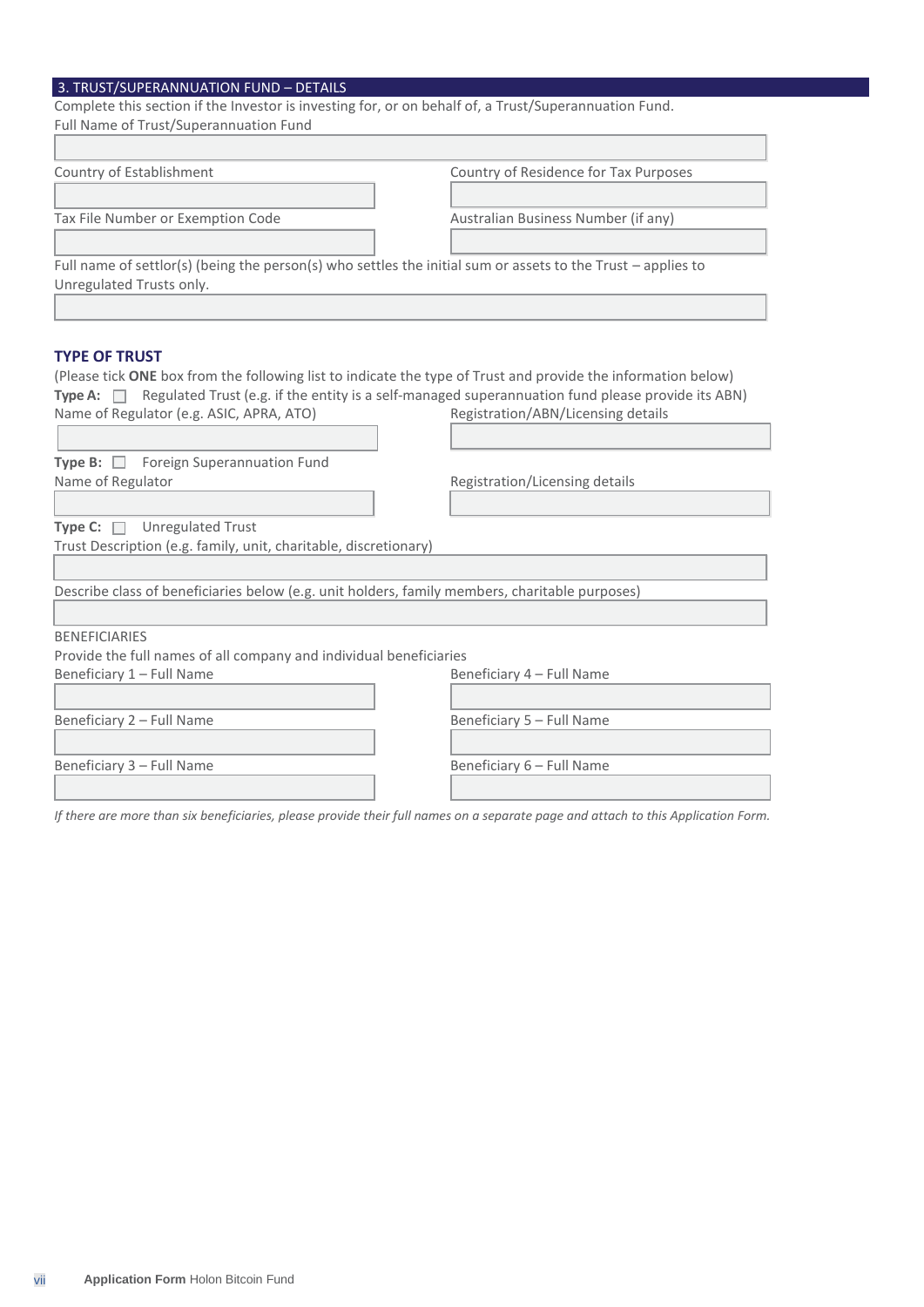# **INDIVIDUALS CONTROLLING THE TRUST**

Provide the names of the individuals that directly or indirectly control\* the Trust. (If already listed as beneficiaries, please list again).

*\*Control includes control by acting as Trustee; or by means of trusts, agreements, arrangements, understandings and practices; or exercising control through the capacity to direct the Trustee; or the ability to appoint or remove the Trustee.*

# **BENEFICIAL OWNER 1**

| <b>Given Names</b>                 |            | Surname  |                                  |  |
|------------------------------------|------------|----------|----------------------------------|--|
|                                    |            |          |                                  |  |
| Date of Birth                      | Occupation |          | Role (such as Managing Director) |  |
|                                    |            |          |                                  |  |
| Residential Address (not a PO Box) |            |          |                                  |  |
|                                    |            |          |                                  |  |
| Suburb                             | State      | Postcode | Country                          |  |
|                                    |            |          |                                  |  |
| <b>BENEFICIAL OWNER 2</b>          |            |          |                                  |  |
| <b>Given Names</b>                 |            | Surname  |                                  |  |
|                                    |            |          |                                  |  |
| Date of Birth                      | Occupation |          | Role (such as Managing Director) |  |
|                                    |            |          |                                  |  |
| Residential Address (not a PO Box) |            |          |                                  |  |
|                                    |            |          |                                  |  |
| Suburb                             | State      | Postcode | Country                          |  |
|                                    |            |          |                                  |  |
|                                    |            |          |                                  |  |
| <b>BENEFICIAL OWNER 3</b>          |            |          |                                  |  |
| <b>Given Names</b>                 |            | Surname  |                                  |  |
|                                    |            |          |                                  |  |
| Date of Birth                      | Occupation |          | Role (such as Managing Director) |  |
|                                    |            |          |                                  |  |
| Residential Address (not a PO Box) |            |          |                                  |  |
|                                    |            |          |                                  |  |
| Suburb                             | State      | Postcode | Country                          |  |
|                                    |            |          |                                  |  |
| <b>BENEFICIAL OWNER 4</b>          |            |          |                                  |  |
| <b>Given Names</b>                 |            | Surname  |                                  |  |
|                                    |            |          |                                  |  |
| Date of Birth                      | Occupation |          | Role (such as Managing Director) |  |
|                                    |            |          |                                  |  |
| Residential Address (not a PO Box) |            |          |                                  |  |
|                                    |            |          |                                  |  |
| Suburb                             | State      | Postcode | Country                          |  |
|                                    |            |          |                                  |  |
|                                    |            |          |                                  |  |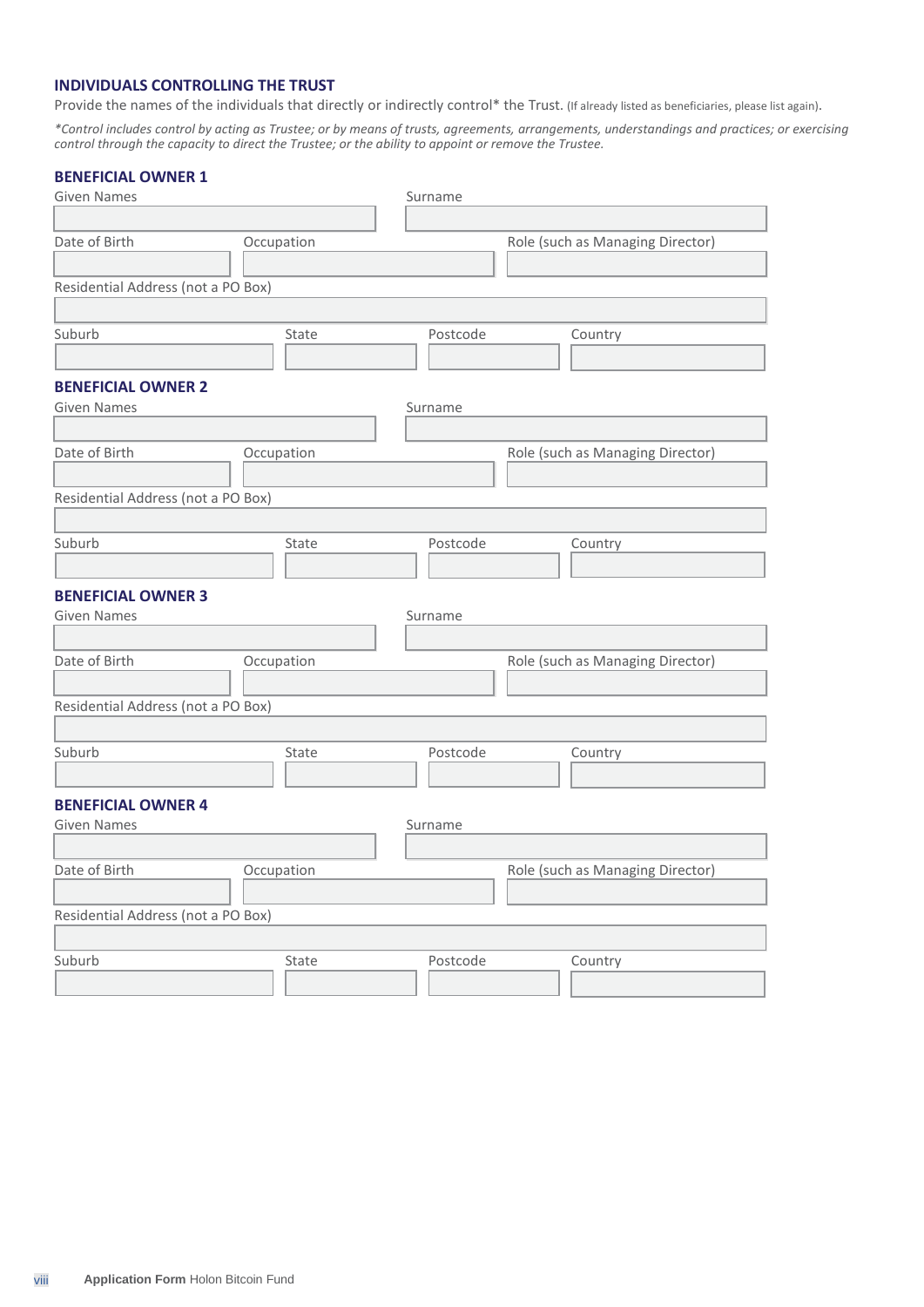# 4. INDIVIDUAL TRUSTEE – DETAILS

# **INDIVIDUAL TRUSTEE 1**

| Title                              |       | Date of Birth |         |
|------------------------------------|-------|---------------|---------|
|                                    |       |               |         |
| <b>Given Names</b>                 |       | Surname       |         |
|                                    |       |               |         |
| Occupation                         |       |               |         |
|                                    |       |               |         |
| Residential Address (not a PO Box) |       |               |         |
|                                    |       |               |         |
| Suburb                             | State | Postcode      | Country |
|                                    |       |               |         |
| Mobile Number                      |       | Telephone     |         |
|                                    |       |               |         |
| Email                              |       |               |         |
|                                    |       |               |         |

*Investors are encouraged to provide their email address so that they can receive a copy of the relevant reports. Reports will only be sent by email.*

#### **INDIVIDUAL TRUSTEE 2**

| Title                              |       | Date of Birth |         |
|------------------------------------|-------|---------------|---------|
|                                    |       |               |         |
| <b>Given Names</b>                 |       | Surname       |         |
|                                    |       |               |         |
| Occupation                         |       |               |         |
|                                    |       |               |         |
| Residential Address (not a PO Box) |       |               |         |
|                                    |       |               |         |
| Suburb                             | State | Postcode      | Country |
|                                    |       |               |         |
|                                    |       |               |         |
| Mobile Number                      |       | Telephone     |         |
|                                    |       |               |         |
| Email                              |       |               |         |
|                                    |       |               |         |
|                                    |       |               |         |

*Investors are encouraged to provide their email address so that they can receive a copy of the relevant reports. Reports will only be sent by email.*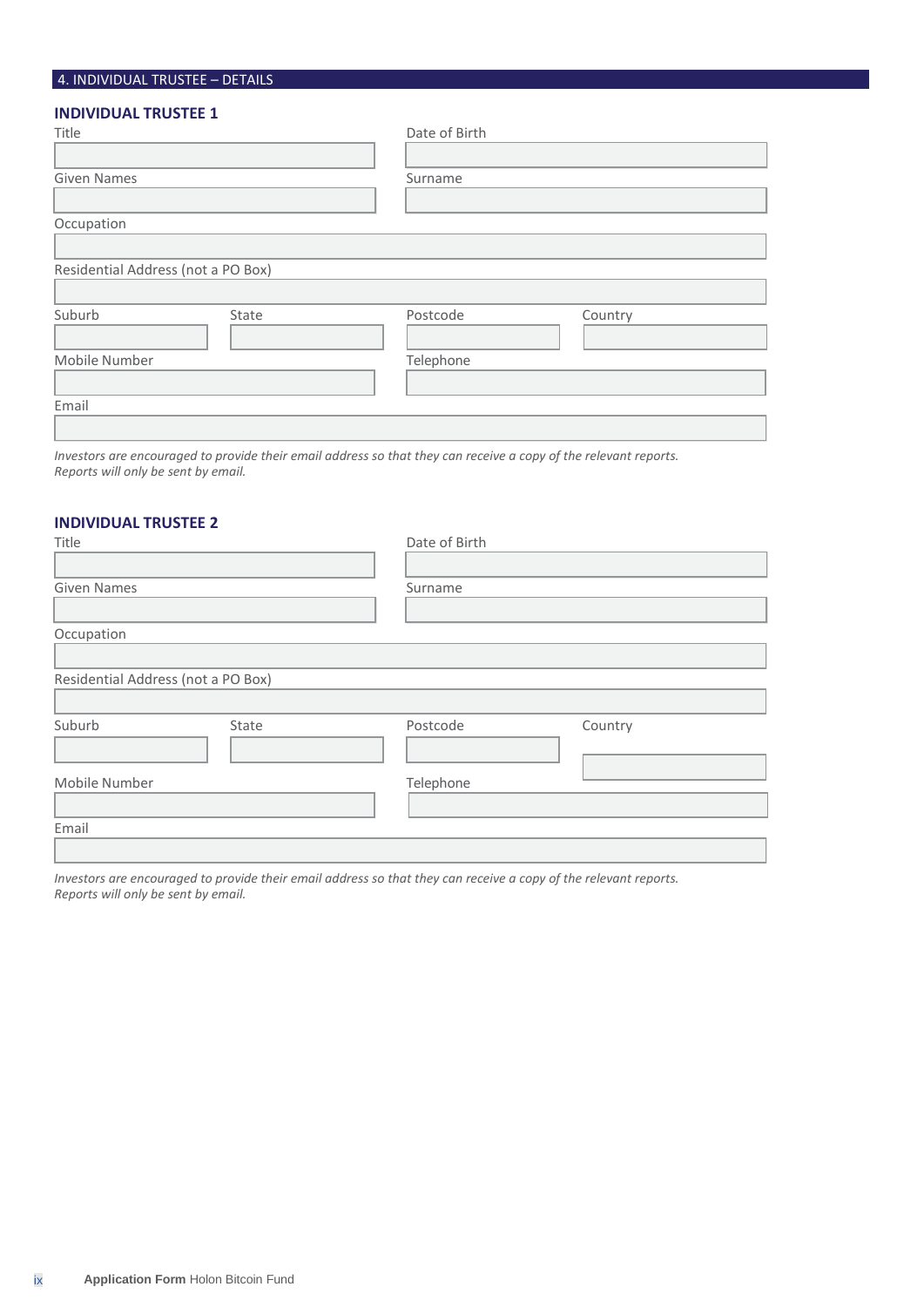| 5.1 INVESTMENT DETAILS            |                                                                                                                                                                                                   |
|-----------------------------------|---------------------------------------------------------------------------------------------------------------------------------------------------------------------------------------------------|
| <b>Investment Amount</b>          |                                                                                                                                                                                                   |
|                                   | Investment \$                                                                                                                                                                                     |
| Financial investment              | Source of funds being invested (tick most relevant option)<br>Retirement income $\Box$ Employment income $\Box$ Business activities $\Box$ Sale of assets $\Box$ Inheritance/gift<br>$\Box$ Other |
|                                   | Please pay the investment by Electronic Funds Transfer to the following account:                                                                                                                  |
| <b>Electronic Funds Transfer:</b> |                                                                                                                                                                                                   |
| Bank:                             | <b>Westpac Banking Corporation</b>                                                                                                                                                                |
| BSB:                              | 032 135                                                                                                                                                                                           |
| <b>Account Number:</b>            | 753348                                                                                                                                                                                            |
| <b>Account Name:</b>              | Holon Investments Australia Limited ABN 4564888164 ATF Holon Bitcoin Fund                                                                                                                         |
|                                   | <b>Distribution and Redemption Account Details</b>                                                                                                                                                |
|                                   | This section must be completed for Fund distributions and redemptions                                                                                                                             |
| Australian Bank/Institution       | <b>Branch</b>                                                                                                                                                                                     |
| <b>Account Name</b>               |                                                                                                                                                                                                   |
|                                   |                                                                                                                                                                                                   |

| <b>BSB</b> | <b>Account Number</b> |
|------------|-----------------------|
|            |                       |
|            |                       |

*The name of the Investor's nominated bank account must be the same as the Investor's name.*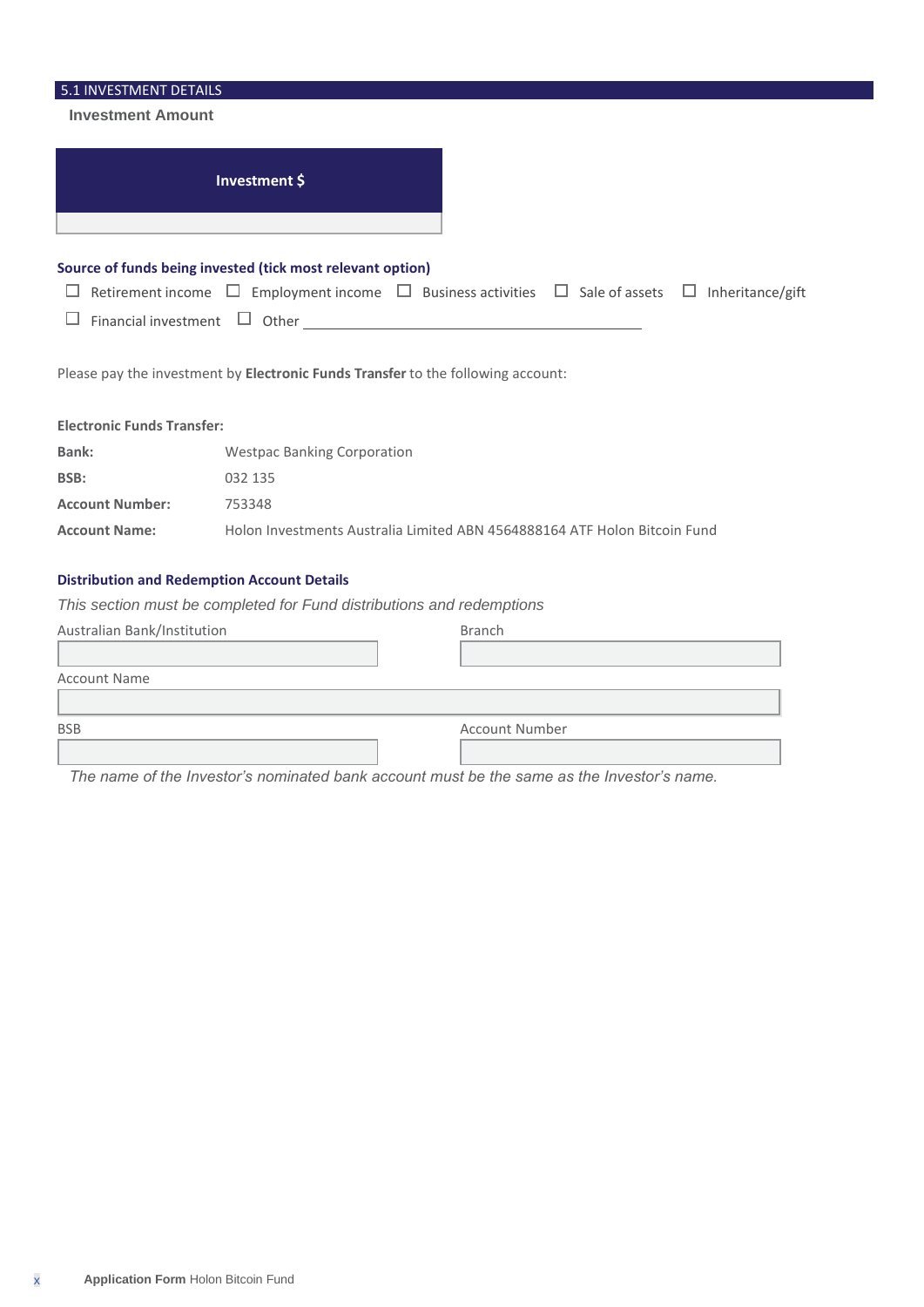#### 6. ADVISER OR AGENT

By completing thissection, you nominate the named adviser as yourfinancial adviserforthe purposes of yourinvestment in the Fund. You also consent to give your financial adviser / authorised representative / agent access to your account information unless you indicate otherwise by ticking the box below.

### **6.1 ADVISER OR AGENT**

I am a financial adviser completing this application form as an authorised representative or an agent

| Name of Adviser                                                |       | AFSL Number (if financial adviser) |         |
|----------------------------------------------------------------|-------|------------------------------------|---------|
|                                                                |       |                                    |         |
| Dealer Group (if financial adviser)                            |       |                                    |         |
|                                                                |       |                                    |         |
| Name of Firm                                                   |       |                                    |         |
|                                                                |       |                                    |         |
| Postal Address                                                 |       |                                    |         |
|                                                                |       |                                    |         |
| Suburb                                                         | State | Postcode                           | Country |
|                                                                |       |                                    |         |
| Email Address of Advisory Firm (required if financial adviser) |       |                                    |         |
|                                                                |       |                                    |         |
| <b>Email Address of Adviser</b>                                |       |                                    |         |
|                                                                |       |                                    |         |
| <b>Business Telephone</b>                                      |       | Facsimile                          |         |
|                                                                |       |                                    |         |
|                                                                |       |                                    |         |

# **6.2 DECLARATION (Note one must be ticked)**

Financial Adviser Declaration

I/we hereby declare that I/we are the nominated financial adviser for the investor, further:

I/we hereby declare that I/we are not a US Person as defined in the PDS

I/we hereby declare that the investor is not a US Person as defined in the PDS

I/we have completed an appropriate customer identification procedure (CID) on this investor which meets the AML/CTF Act and elected to make them available on request by the Responsible Entity**.**

I/we have complied with all requirements of the Corporations Act and applicable laws for this investment by the investor.

Agent Declaration

I I/we hereby declare that I/we are the nominated agent for the investor, further:

I/we hereby declare that I/we are not a US Person as defined in the PDS

I/we hereby declare that the investor is not a US Person as defined in the PDS

Adviser or Agent Name

| Date |  |  |  |
|------|--|--|--|
|      |  |  |  |

Signature of Adviser or Agent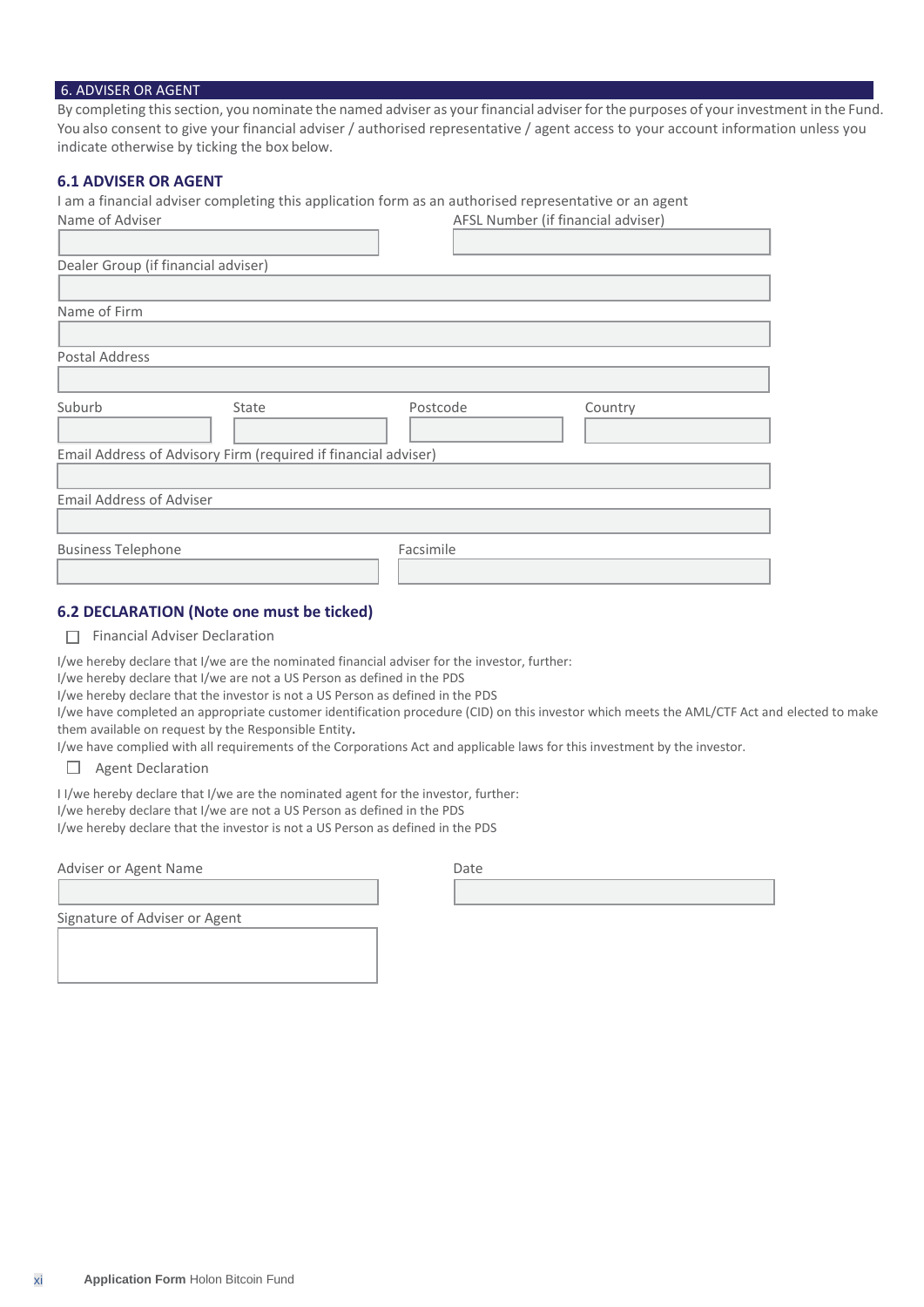# **6.3 ACCESS TO INFORMATION**

Unless you elect otherwise, your financial adviser or agent will have access to your account information and will receive copies of all statements and transaction confirmations.

- I/we **DO NOT** want our adviser or agent to have access to information about your investment.
- I/we **DO NOT** want copies of statements and transaction confirmations sent to our adviser or agent.

| Signature of investor 1 or company officer |
|--------------------------------------------|
|--------------------------------------------|

| Signature of investor 1 or company officer | Signature of investor 2 or company officer |
|--------------------------------------------|--------------------------------------------|
|                                            |                                            |

Full Name Full Name

Date **Date** Date **Date**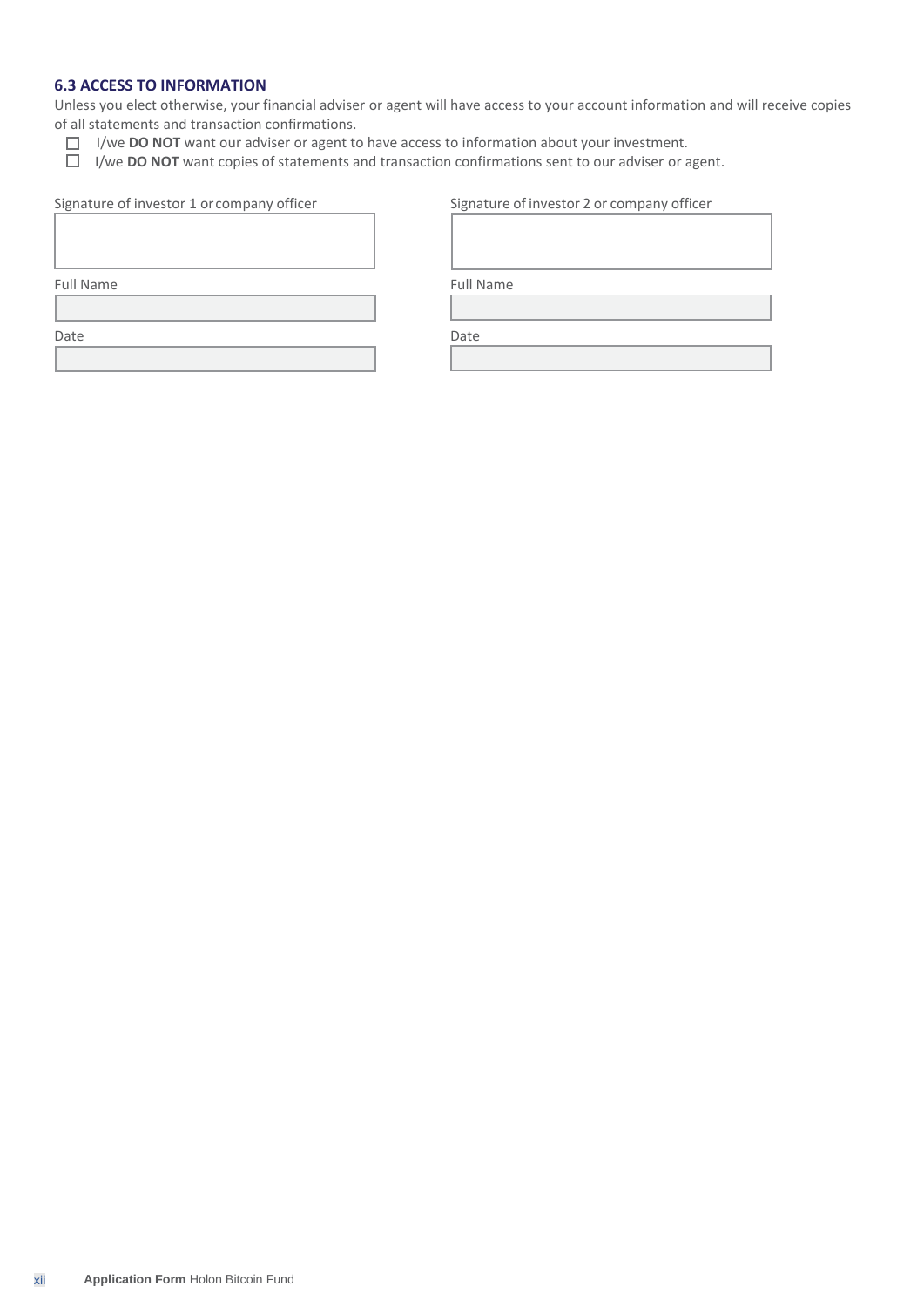#### 7. AML IDENTIFICATION DOCUMENTS

To comply with the AML requirements, we must collect certain information from prospective investors supported by certified copies of the identification documents for all investors as described below.

Please refer to page i for details of how to arrange certified copies. Please provide all documents in the proper format otherwise we may not be able to process an Application.

#### **Group A - Individual Investors**

Each individual investor, individual trustee, beneficial owner, or individual agent or authorised representative must provide one of the following:

An Australian driver's licence (or foreign equivalent) including your photo & signature; or

An Australian passport expired no more than 2 years previously or a current foreign passport including your photo and signature; or An identity card issued by a State or Territory Government that includes a photo; or

If you do not have one of the above documents, then ONE OF an Australian birth or citizenship certificate or DHS pension card PLUS one of either of the following showing the residential address and name of the investor: A notice issued by the ATO showing a debt payable by you no which is not more than 12 months old (please block out TFN) OR a utilities or local government notice for services to the address which is no more than 3 months old.

#### **Group B - Trusts (Retail Funds, Regulated or Government Superannuation Funds including SMSFs and Registered Charitable Trusts)**

Provide Group A verification documents for each individual Trustee or Group D or E verification documents for Corporate Trustees, and provide one of the following including the Trust's full name and type:

A copy of the company search from the relevant regulator's website e.g. APRA, ASIC or the ATO database; or

Copy or relevant extract of the legislation establishing the government superannuation fund sourced from a government website.

#### **Group C - Other Trusts (unregulated)**

Provide Group A verification documents for each Individual Trustee or Group D or E verification documents for the Corporate Trustee and Group A verification documents for each beneficial owner\* of the Trust. For the Trust, provide one of the following:

Certified copy or certified extract of the Constitution/Constitution containing the signature page; or Annual report or audited financial statements; or

A certified copy of a notice received by the ATO in the last 12 months; or

A certified copy of a notice issued by the ATO within the previous 12 months.

*\*A beneficial owner of a trust is any individual who has a 25% or more interest in the trust or controls the trust. This includes the appointor (who can appoint or remove the trustees), the settlor of, and the beneficiaries with at least a 25% interest in, a trust.*

#### **Group D - Australian companies**

Provide Group A verification documents for each beneficial owner\* and for the Company provide one of the following including the Company's full name, type (private or public) and ACN:

A certificate of registration or incorporation issued by ASIC or the relevant foreign registration body (must show full name of company, name of registration body, company identification number and type of company – private or public); or

A full company search issued in the previous 3 months; or

A certificate of Company Registration; or

If the company is listed, or is a majority owner of a listed company, on the ASX, provide details of the exchange and the ticker code; or

A copy of information regarding the company's licence or other information held by the relevant regulatory body e.g. AFSL, RSE, ACL etc.

*\*A beneficial owner of a company is anyone (either directly or indirectly) who can exercise 25% or more of the voting rights, including a power of veto, or who holds the position of senior managing official or equivalent.*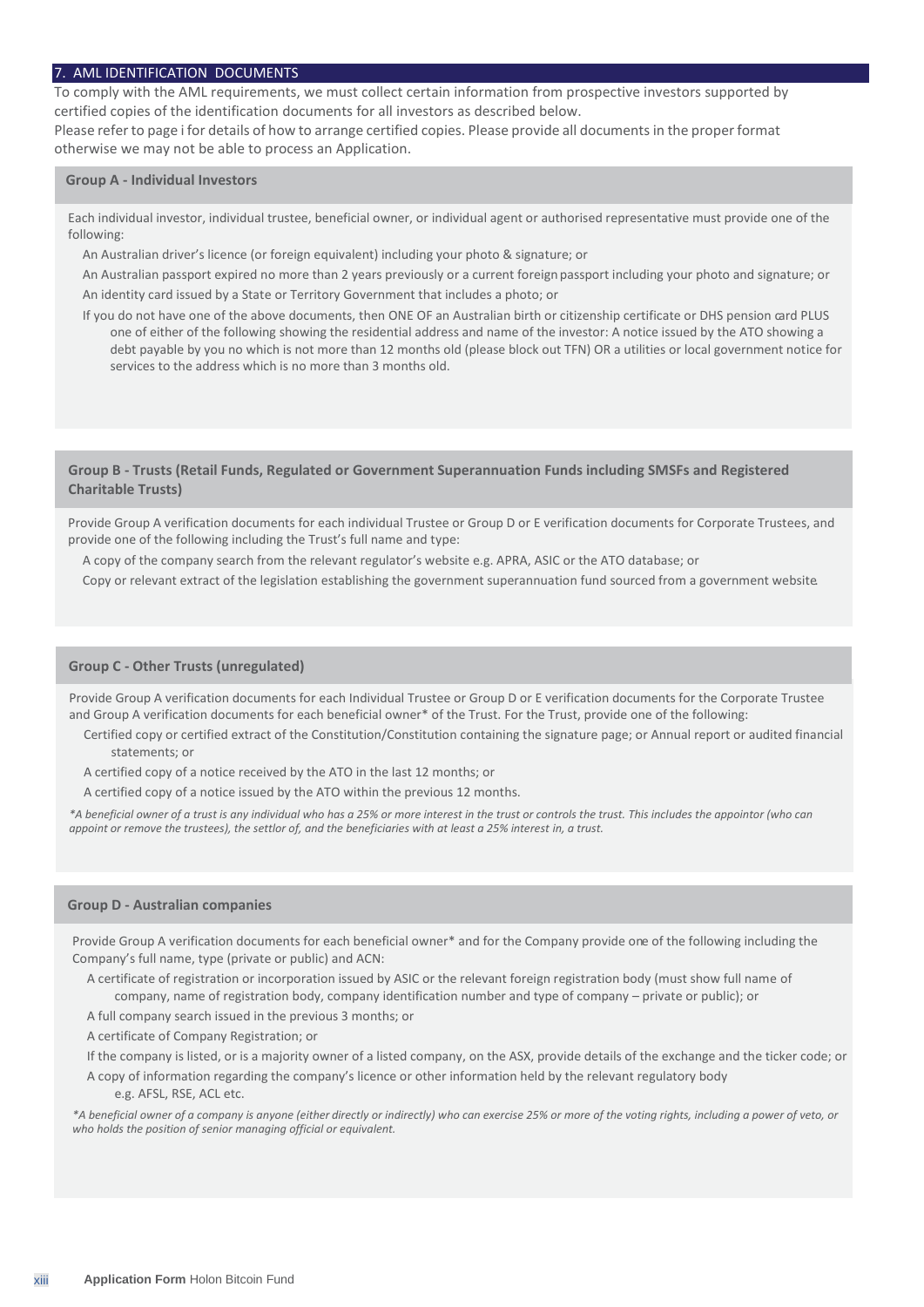#### **Group E - Foreign companies**

Provide Group A verification documents for each beneficial owner\* and for the Company provide one of the following including the Company's full name, type (private or public) and its ARBN or foreign regulator identification number:

A certified copy of the company's Certificate of Registration or incorporation issued by ASIC or the equivalent issued by the foreign jurisdiction's in which the company was incorporated, established or formed; or

A certified copy of the company's articles of association or constitution; or

A copy of a company search on the ASIC database or relevant foreign registration body.

\*A beneficial owner of a company is anyone (either directly or indirectly) who can exercise 25% or more of the voting rights, including a power of veto, or who *holds the position of senior managing official or equivalent.*

#### **Group F - Agents and representatives**

Each agent or authorised representative must provide one of the following\*:

- If you are an Individual Agent or Representative please provide the identification documents listed for individuals above; or
- If you are a Corporate Agent or Representative please provide the identification documents listed above for companies.

*\*Agents and authorised representatives must also provide a certified copy of their authority to act for the investor e.g. the POA, guardianship order etc.*

#### 8. AUTHORISED REPRESENTATIVE APPOINTMENT

Complete this section if an Investor wishes to appoint a person to act in a legal capacity as their authorised representative and to operate the investment in the Fund on their behalf. In general, an authorised representative can do everything an Investor can do with their investment, except appoint another authorised representative.

We may act on the sole instructions of the authorised representative until the Investor advises us in writing that the appointment of the authorised representative has been terminated. We may also terminate or vary an appointment of an authorised representative on giving an Investor 14 days' prior notice.

If an authorised representative is a partnership or a company, any one ofthe partners or any Director of the company is individually deemed to have the powers of the authorised representative.

#### **Authorised representative details**

| Given Names                            | Surname |
|----------------------------------------|---------|
|                                        |         |
| Signature of authorised representative | Date    |
|                                        |         |
|                                        |         |
|                                        |         |

#### 9. DECLARATION AND SIGNATURES

I/we declare and agree each of the following:

- 1. I/we have read the Product Disclosure Statement to which this application applies and have received and accepted the offer in it in Australia (and/or New Zealand for those offers made in New Zealand).
- 2. My/our application is true and correct.
- 3. am/we are bound by any terms and conditions contained in this Product Disclosure Statement and the provisions of the Constitution of the Fund as amended from time to time.
- 4. I/We acknowledge that (if a natural person) I am/we are 18 years of age or over and I am/we are eligible to hold units in the Fund and that I/we have legal power to invest.
- 5. I/We have considered my/our personal circumstances and, where appropriate, obtained investment and/or taxation advice.
- 6. If this is a joint application, each of us agreesthat our investment is as joint tenants. Each of us is able to operate
- 7. the account and bind the other to any transaction including investments or redemptions by any available method.
- 8. If investing as trustee on behalf of a super fund or trust I/we confirm that I am/we are acting in accordance with my/our designated powers and authority under the Constitution. In the case of a super fund, I/we also confirm that it is a complying fund under the *Superannuation Industry (Supervision) Act* 1993 (Cth).
- 9. I/we acknowledge that the Responsible Entity and the Unit Registry/Administrator (the "Entities") are required to obtain certain information to enable compliance with AML Requirements, FATCA and CRS requirements and other similar regulatory requirements introduced from time to time. The Applicant undertakes to provide this additional information or documentation as requested of it from time to time to ensure the compliance by the Entities with these requirements. The Entities may also be required to report this information to regulatory or law enforcement agencies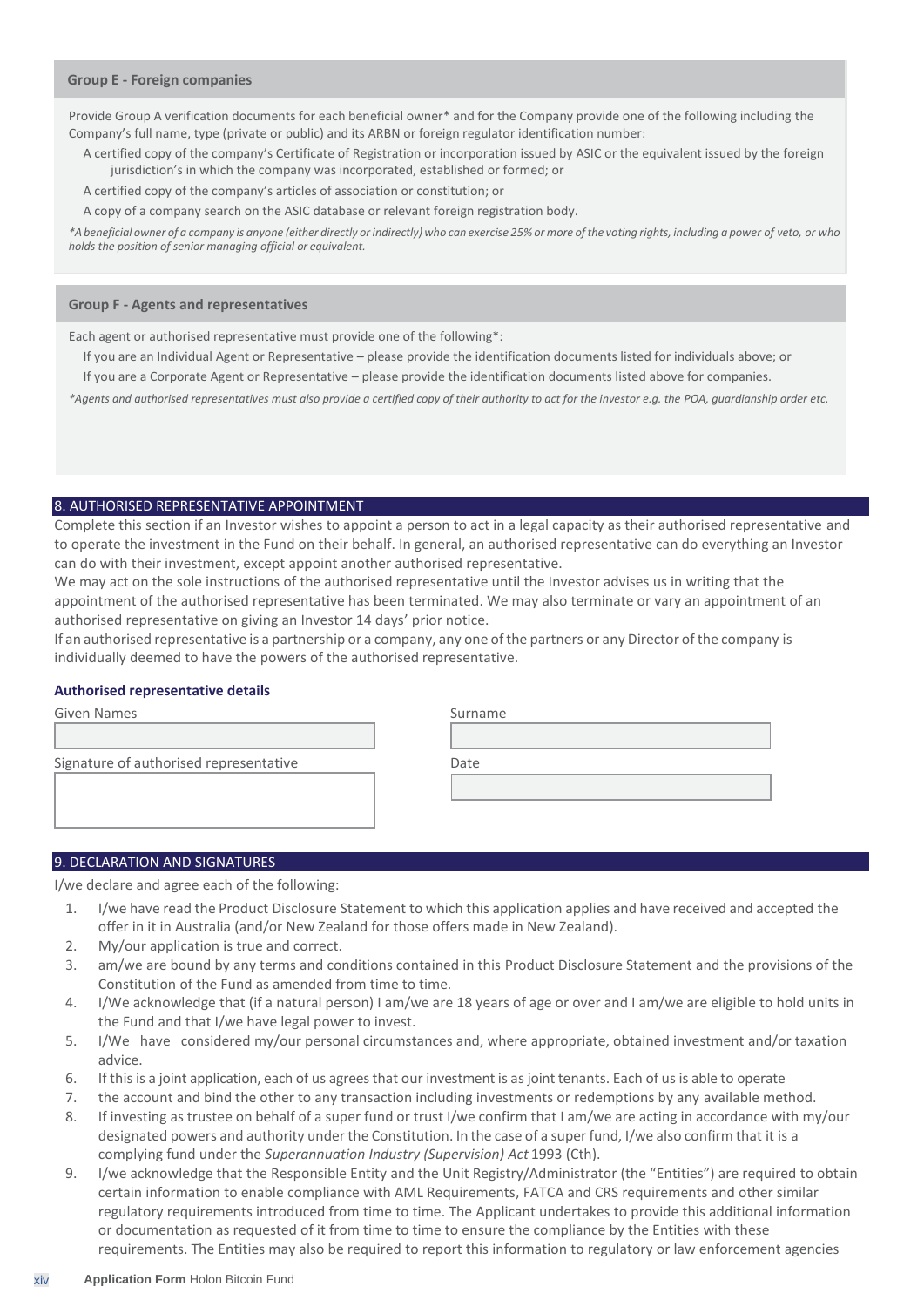which may include personal information, including AUSTRAC and the Australian Taxation Office or regulatory entities overseas and I/we consent to that reporting of my personal information. Should the Applicant fail to provide any information or documentation requested of it, its application may be refused.

- 10. If I/we have appointed a financial adviser, agent or authorised representative, I/we release, discharge and indemnify Holon as the Responsible Entity of the Fund from any loss, expense, action or other liability which may be suffered by, brought against the investor or Holon for any action or omissions by the financial adviser, agent or authorised representative whether authorised by the Investor or not.
- 11. The investor acknowledges that none of Holon related entities, officers or employees or any related company or other external service provider guarantee the repayment of capital or the performance of the Fund or the payment of any or any particular rate of income from the Fund.
- 12. For New Zealand applicants: I/we have read the terms of the offer relating to New Zealand investors, including the New Zealand warning statement.

| Signature 1*                             | Signature 2*     |
|------------------------------------------|------------------|
|                                          |                  |
| Full Name                                | <b>Full Name</b> |
|                                          |                  |
| Date                                     | Date             |
| Tick capacity (mandatory for companies): |                  |
| Sole Director and Company Secretary      | Director         |
| Director                                 | Secretary        |

 $\Box$  Secretary

*\*Joint applicants must both sign.*

*\*For Individual Trustee Trust/Superannuation Funds each individual trustee must sign.*

*\*For Corporate Trustee Trust/Superannuation Funds two Directors, a Director and Secretary or Sole Director must sign.*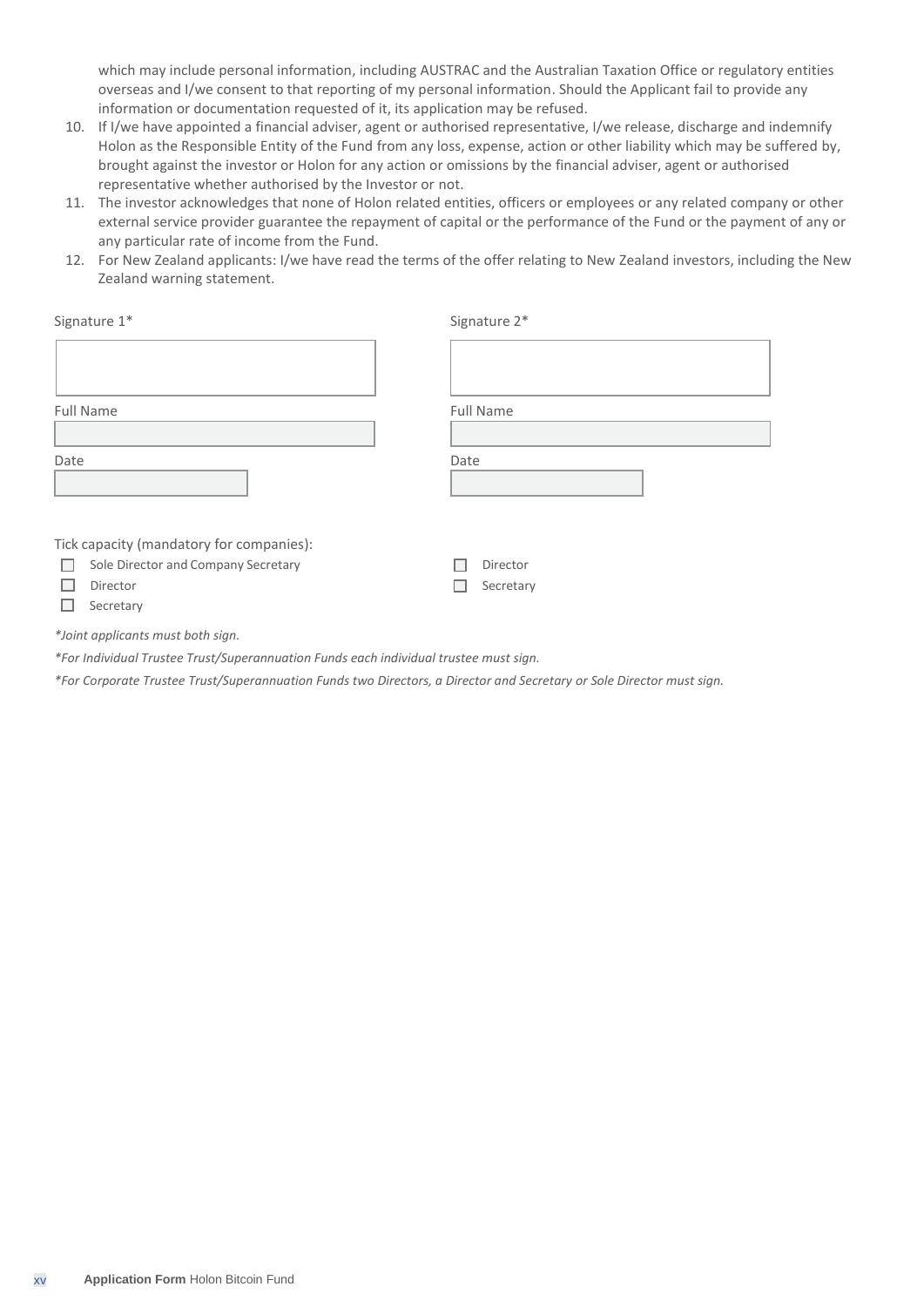# 10. TAX STATUS DECLARATION

#### Foreign Account Tax Compliance Act (FATCA) and Common Reporting Standard (CRS) – Self Certification

#### **Individuals should complete section 10.1.**

Entities including companies and corporate trustees of SMSF should complete section 10.2

#### **10.1 INDIVIDUALS - TAX STATUS DECLARATION FORM**

#### **Guide to completing this section**

This section is designed to collect the tax status of an individual where the individual has been identified as a potential taxpayer of a country other than Australia.

Complete one form for each individual. Complete all applicable sections of this form in BLOCKLETTERS.

Tax information must be collected from the individual.

PLEASE NOTE: The individual may be treated as being a non-Australian taxpayer if the requested information is not provided.

#### **10.1.1 Tax Information**

Tax Residency rules differ by country. Whether an individual is tax resident of a particular country is often (but not always) based on the amount of time a person spends in a country, the location of a person's residence or place of work. For the US, tax residency can be as a result of citizenship or residency.

Please answer *both* tax residency questions:

| Is the individual a tax resident of Australia?                            | $\Box$ Yes $\Box$ No |  |
|---------------------------------------------------------------------------|----------------------|--|
| Is the individual a tax resident of another Country? $\Box$ Yes $\Box$ No |                      |  |

# **If the individual is a tax resident of a country other than Australia, please provide their tax identification number (TIN) or**

**equivalent below. If they are a tax resident of more than one other country, please list all relevant countries below.** A TIN is the number assigned by each country for the purposes of administering tax laws. This is the equivalent of a Tax File Number in Australia or a Social Security Number in the US. If a TIN is not provided, please list one of the three reasons specified (A, B or C) for not providing a TIN.

| 1. | Country | TIN | If no TIN, list reason A, B or C |
|----|---------|-----|----------------------------------|
|    |         |     |                                  |
| 2. | Country | TIN | If no TIN, list reason A, B or C |
|    |         |     |                                  |
| 3. | Country | TIN | If no TIN, list reason A, B or C |
|    |         |     |                                  |

If there are more countries, provide details on a separate sheet and tick this box  $\Box$ 

- **Reason A** The country of tax residency does not issue TINs to tax residents
- **Reason B** The individual has not been issued with a TIN

**Reason C** The country of tax residency does not require the TIN to be disclosed

#### **10.1.2 Declaration**

By completing and signing this declaration:

I certify that the information I have provided is true and correct; and

I undertake to provide a suitably updated Tax Status Declaration within 30 days of any change in circumstances which causes the information contained herein to become incorrect.

**Individual Declaration** (The person named in this form)

#### Signature Date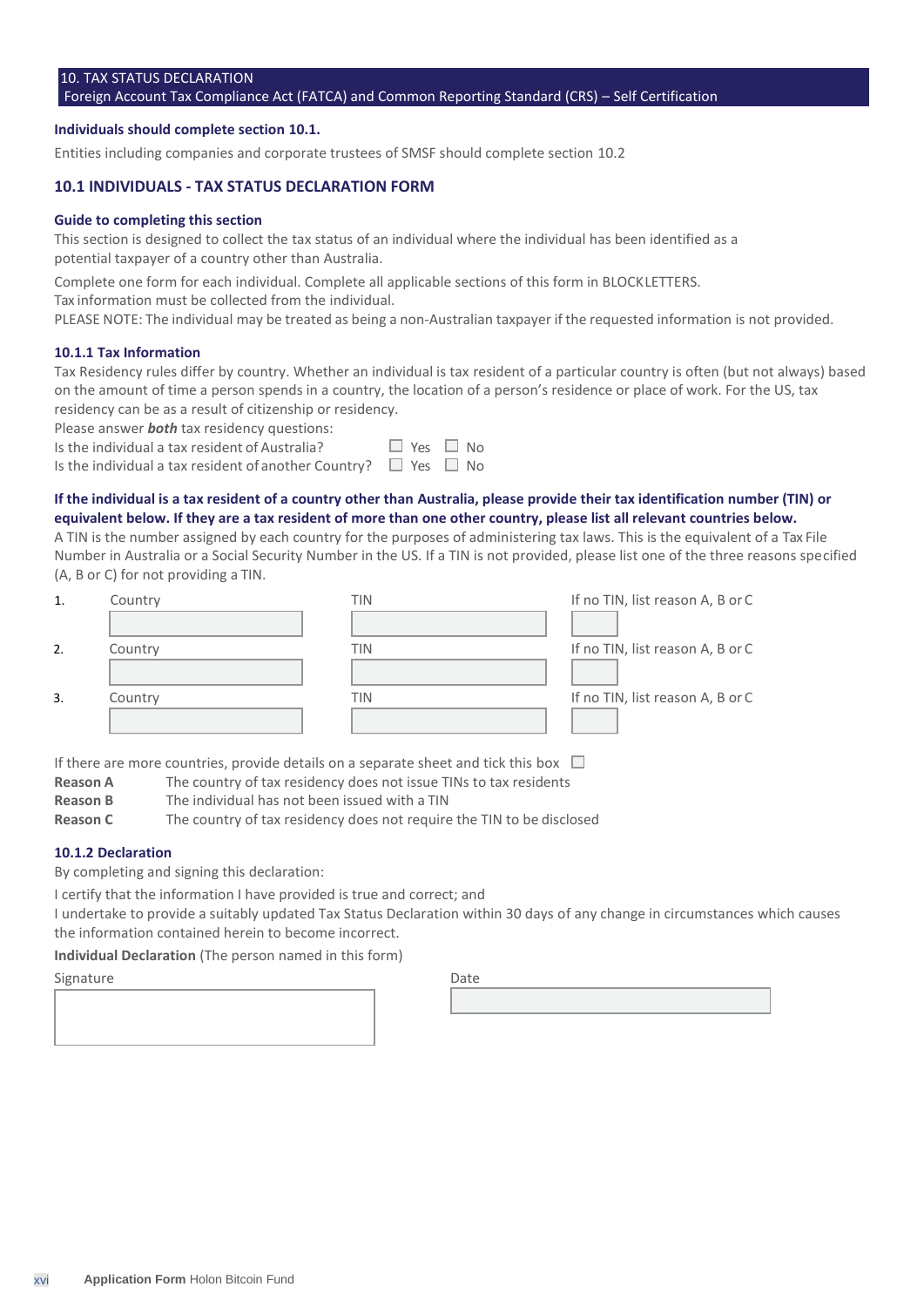# **10.2 ENTITIES - FOREIGN TAX STATUS DECLARATION FORM**

### **Guide to completing this section**

This section is required for any entity that is required to confirm:

Its FATCA status,

Its CRS status, or

Whether it or any of its controlling persons are foreign tax residents,

Complete one form for each entity. Complete all applicable sections of this form in BLOCK LETTERS.

An entity can be a company, trust, partnership, association, registered co-operative or governmentbody.

Tax information must be collected from an authorised representative of the entity

Tick one of the Tax Status boxes below (if the entity is a Financial Institution, please provide all the requested information below)

# **10.2.1 Tax Information**

 $\Box$  A Financial Institution (A custodial or depository institution, an investment entity or a specified insurance company for FATCA / CRS purposes)

Provide the entity's Global Intermediary Identification Number (GIIN), if applicable

If the entity is a Financial Institution but does not have a GIIN, provide its FATCA status (select ONE of the following statuses)  $\Box$  Deemed Compliant Financial Institution Excepted Financial Institution

 $\Box$  Exempt Beneficial Owner

 $\Box$  Non Reporting IGA Financial Institution

(If the Entity is a Trustee-Documented Trust, provide the Trustee's GIIN)

 $\Box$  Non-participating Financial Institution

 $\Box$  US Financial Institution

 $\Box$  Other (describe the FATCA status in the box provided)

# **PLEASE ANSWER THE QUESTIONS BELOW FOR ALL FINANCIAL INSTITUTIONS**

Is the Financial Institution an Investment Entity located in a Non-Participating CRS Jurisdiction and managed by another Financial Institution?

 $\Box$  Yes  $\Box$  No

If Yes, proceed to section 10.2.2 (Foreign Controlling Persons). If No, Please go to section 10.2.3 to complete the form.

CRS Participating Jurisdictions are on the OECD website at<http://www.oecd.org/tax/automatic-exchange/crs-> implementationand-assistance/CRS-by-jurisdiction.

Types of organisations:

# **A Public Listed Company, Majority Owned Subsidiary of a Public Listed Company, Governmental Entity, International Organisation, Central Bank, an Australian Registered Charity or Deceased Estate**

If the entity type is listed above, please proceed to section 10.2.4 to complete the form.

 **A Foreign Charity or an Active Non-Financial Entity (NFE)** (Active NFEs include entities where, during the previous reporting period, less than 50% of their gross income was passive income (e.g. dividends, interests and royalties) and less than 50% of assets held produced passive income. For other types of Active NFEs, refer to Section VIII in the Annexure of the OECD 'Standard for Automatic Exchange of Financial Account Information' at www.oecd.org.)

If the entity is a Foreign Charity or an Active NFE, please proceed to section 10.2.3 (Country of Tax Residency).

 **Other** (Entities that are not previously listed – Passive Non-Financial Entities) Please proceed to section 10.2.2 (Foreign Controlling Persons).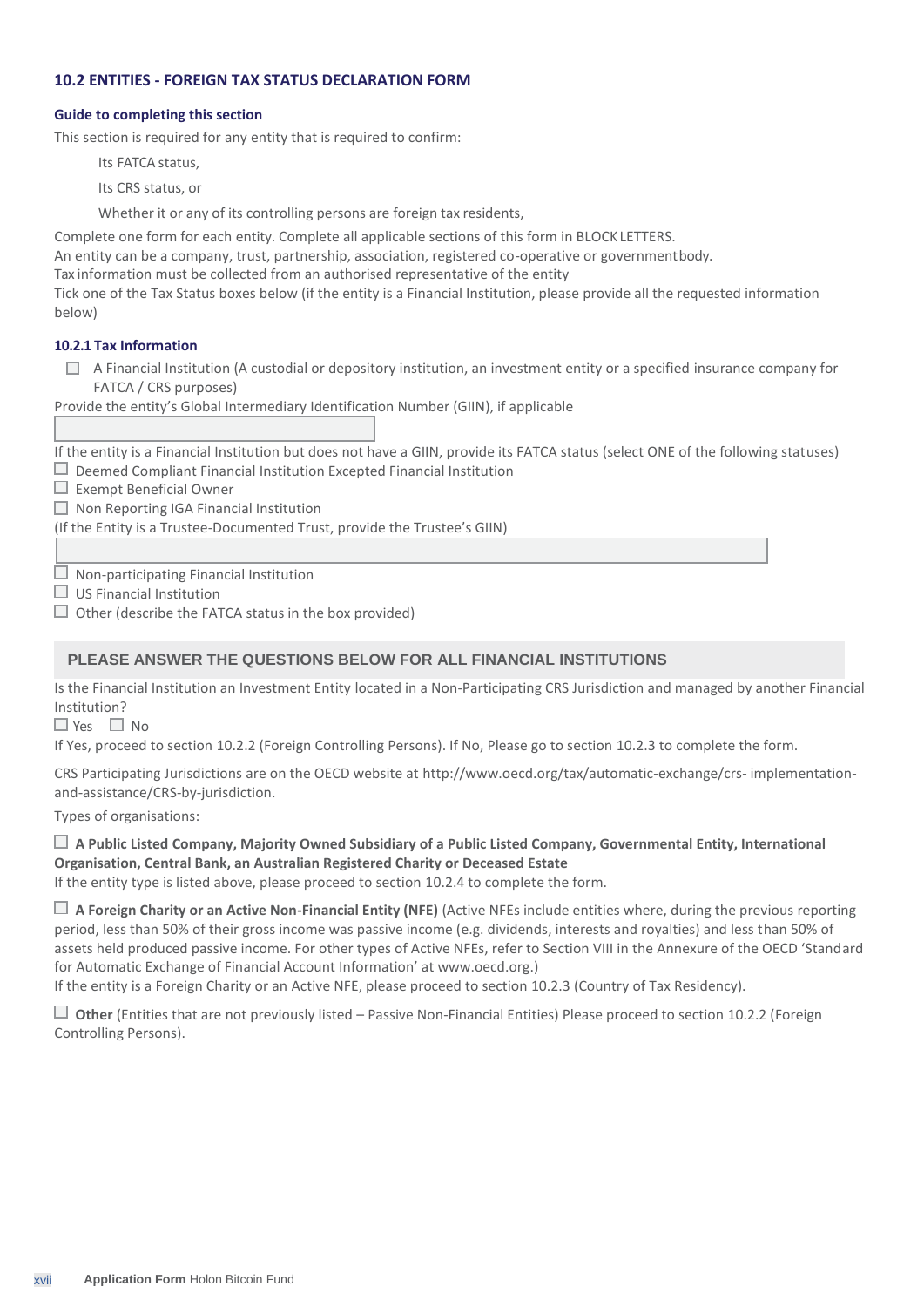#### **10.2.2 Foreign Controlling Persons (Individuals)**

Does the entity have any Controlling Persons\* who are tax residents of countries other than Australia?  $\Box$  Yes  $\Box$  No

*\*A Controlling Person is any individual who directly or indirectly exercises control over the entity. For a company, this includes any beneficial owners controlling more than 25% of the shares in the company. For a Trust, this includes Trustees, Settlors or Beneficiaries. For a partnership this includes any partners.*

Tax Residency rules differ by country. Whether an individual is tax resident of a particular country is often (but not always) based on the *amount of time a person spends in a country, the location of a person's residence or place of work. For the US, tax residency can be as a result of citizenship or residency.*

If Yes, please provide the details of these individuals below and complete a separate Individual Identification Form for each Controlling Person (unless already provided as Beneficial Owner).

| <b>Full Name</b> | Role (such as Director or Senior Managing Official |
|------------------|----------------------------------------------------|
|                  |                                                    |
|                  |                                                    |
|                  |                                                    |
|                  |                                                    |
|                  |                                                    |

If there are more Controlling Persons, provide details on a separate sheet and tick this box.  $\square$ Proceed to section 10.2.3.

#### **10.2.3 Country of Tax Residency**

| Is the entity a tax resident of a country other than Australia?                                                                 | $Y_{PS}$ | $\Box$ No |  |
|---------------------------------------------------------------------------------------------------------------------------------|----------|-----------|--|
| If Yes, please provide the entities' country of tax residence and tax identification number (TIN) or equivalent below. If       |          |           |  |
| the entity is a tax resident of more than one other country, please list all relevant countries below. If No, please proceed to |          |           |  |
| section 10.2.4 to complete the form.                                                                                            |          |           |  |

*A TIN is the number assigned by each country for the purposes of administering tax laws. This is the equivalent of a Tax File Number in Australia or an Employer Identification Number in the US. If a TIN is not provided, please list one of the three reasons specified (A, B or C) for not providing a TIN.*

|     | Country | ΓIΝ | If no TIN, list reason A, B or C |
|-----|---------|-----|----------------------------------|
|     |         |     |                                  |
| 2.  | Country | TIN | If no TIN, list reason A, B or C |
|     |         |     |                                  |
| -3. | Country | ΓIΝ | If no TIN, list reason A, B or C |
|     |         |     |                                  |

If there are more countries, provide details on a separate sheet and tick this box  $\Box$ 

- **Reason A** The country of tax residency does not issue TINs to tax residents
- **Reason B** The entity has not been issued with a TIN
- **Reason C** The country of tax residency does not require the TIN to be disclosed

#### **10.2.4 Declaration**

By completing and signing this declaration:

I certify that the information I have provided is true and correct; and

I undertake to provide a suitably updated Tax Status Declaration within 30 days of any change in circumstances which causes the information contained herein to become incorrect.

**Entity Declaration** (To be completed by an authorised representative of the entity, such as a Director or Trustee)

| Given Names                               | Surname |  |
|-------------------------------------------|---------|--|
|                                           |         |  |
| Capacity (Company Director, Trustee, etc) | Date    |  |
|                                           |         |  |
| Signature                                 |         |  |
|                                           |         |  |

| <b>XVIII</b> | <b>Application Form Holon Bitcoin Fund</b> |  |  |  |
|--------------|--------------------------------------------|--|--|--|
|--------------|--------------------------------------------|--|--|--|